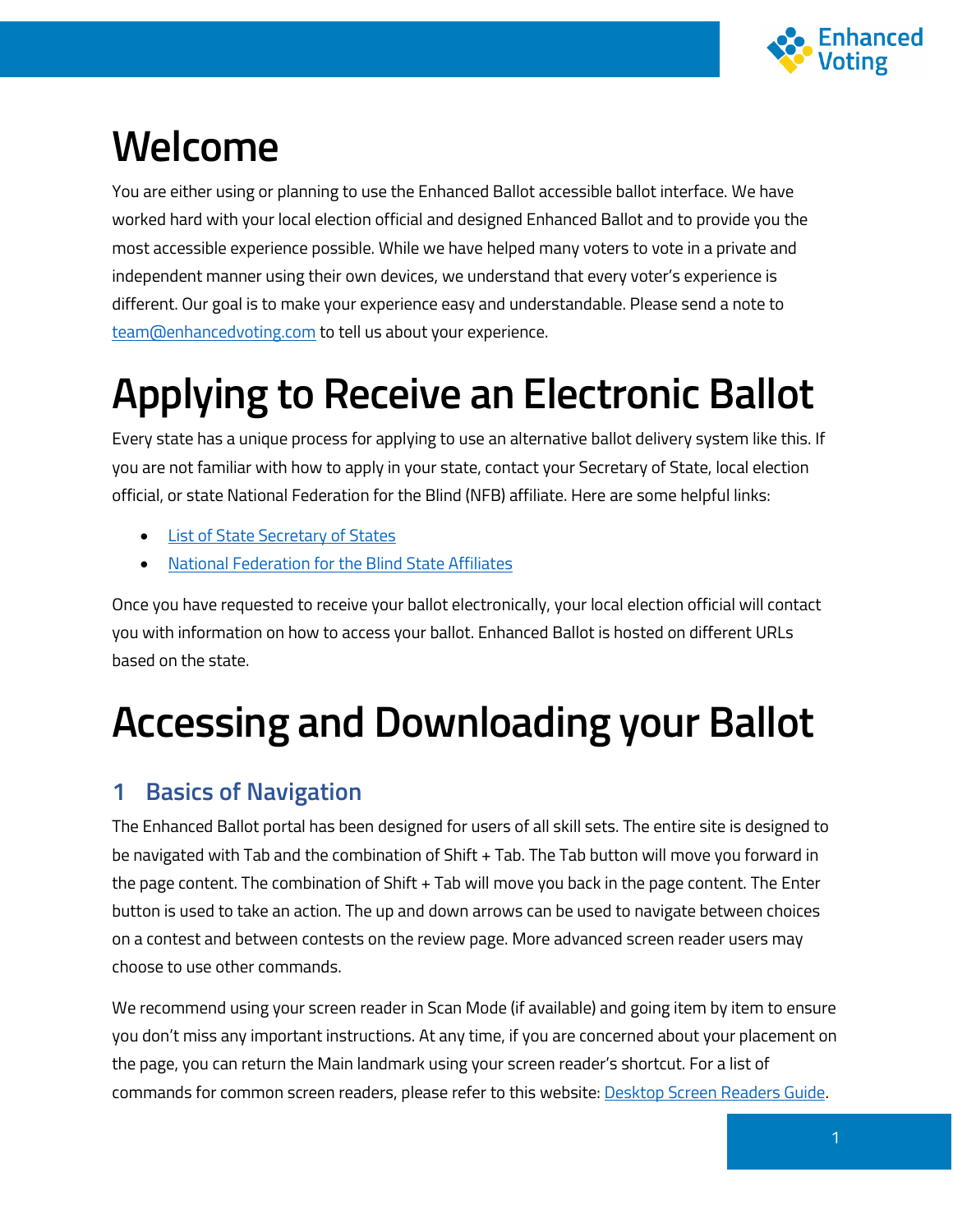

## **2 Access and Login**

Direct your web browser to the URL provided by your local or state election official or click the link in the email provided.

Within the main content, there is a link which says "Access my Ballot" or "I am a voter with a print disability". You can use the Tab button to go through the links on the page. Use Enter to click on this link.



The next page will prompt you for your First Name, Last Name, along with other information required by your state to authenticate yourself. If the page requests an access PIN, you should have received this in an automated email from the Enhanced Ballot system.

You can use Tab button (or Shift + Tab) to move between actionable areas. Make sure the correct input text box is targeted when entering your information.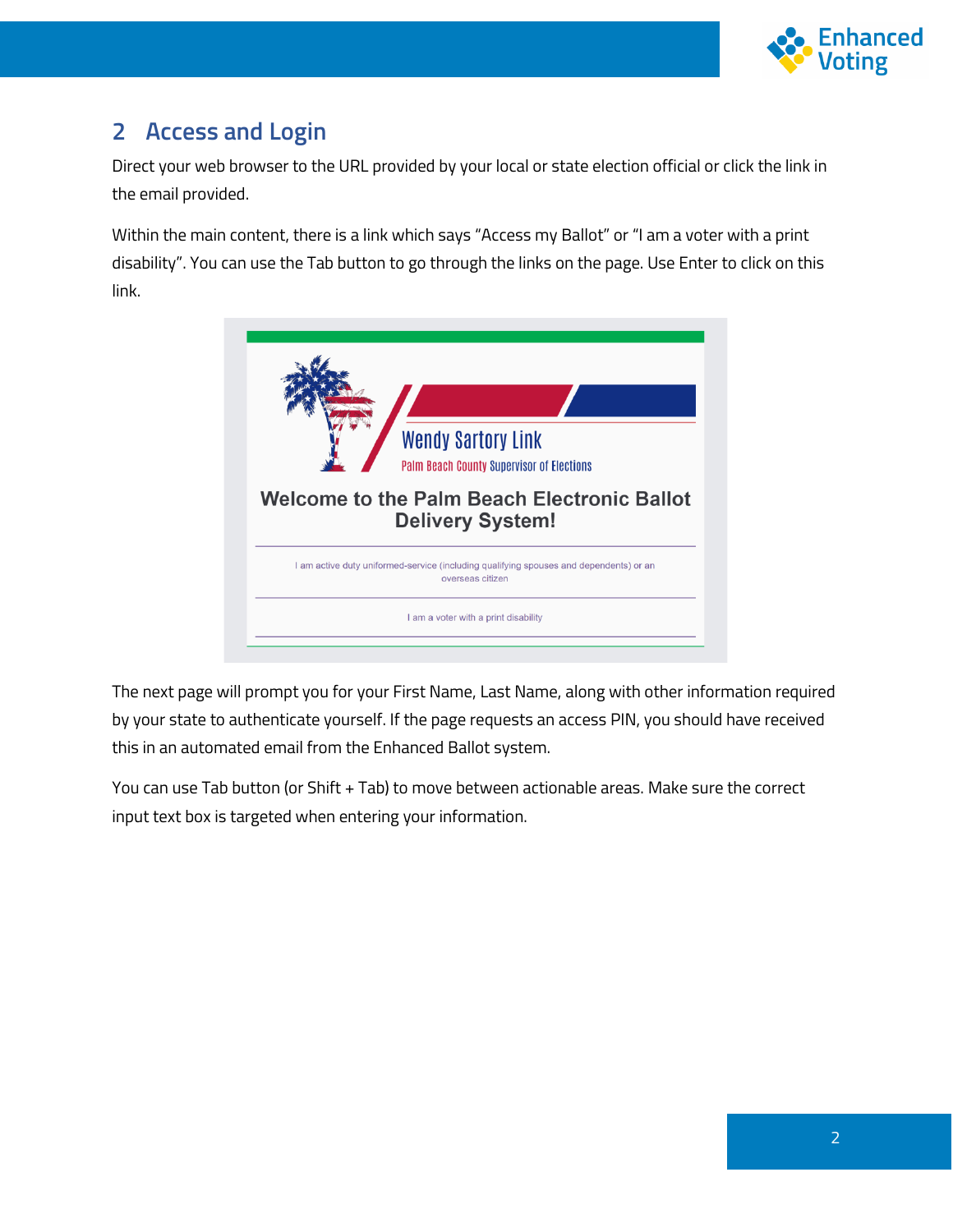

|                               | <b>Wendy Sartory Link</b><br><b>Palm Beach County Supervisor of Elections</b><br><b>Welcome to the Palm Beach Electronic Ballot</b><br><b>Delivery System!</b><br>Enter the required information below to access your ballot. |
|-------------------------------|-------------------------------------------------------------------------------------------------------------------------------------------------------------------------------------------------------------------------------|
| <b>First Name</b>             | First Name                                                                                                                                                                                                                    |
| <b>Last Name</b>              | Last Name                                                                                                                                                                                                                     |
| Date of Birth<br>(mm/dd/yyyy) | Date of Birth (mm/dd/yyyy)                                                                                                                                                                                                    |
| <b>Access PIN</b>             | Access PIN                                                                                                                                                                                                                    |
|                               | Sign In                                                                                                                                                                                                                       |

After you type in your first name, last name, and other required information in the appropriate text boxes, click Enter. If we find your record, you will be given access to the system. If not, you will receive an error message with further instructions.

## **3 Select Election and Begin Ballot Marking**

After you have been granted access, you will be on a page with a welcome message and a link to Begin Ballot Marking. Using the Tab button, you can quickly proceed to the Begin Ballot Marking link. However, we suggest you allow your screen reader to read the welcome message and election instructions first. More detailed instructions will be provided at the end when you download and print your ballot.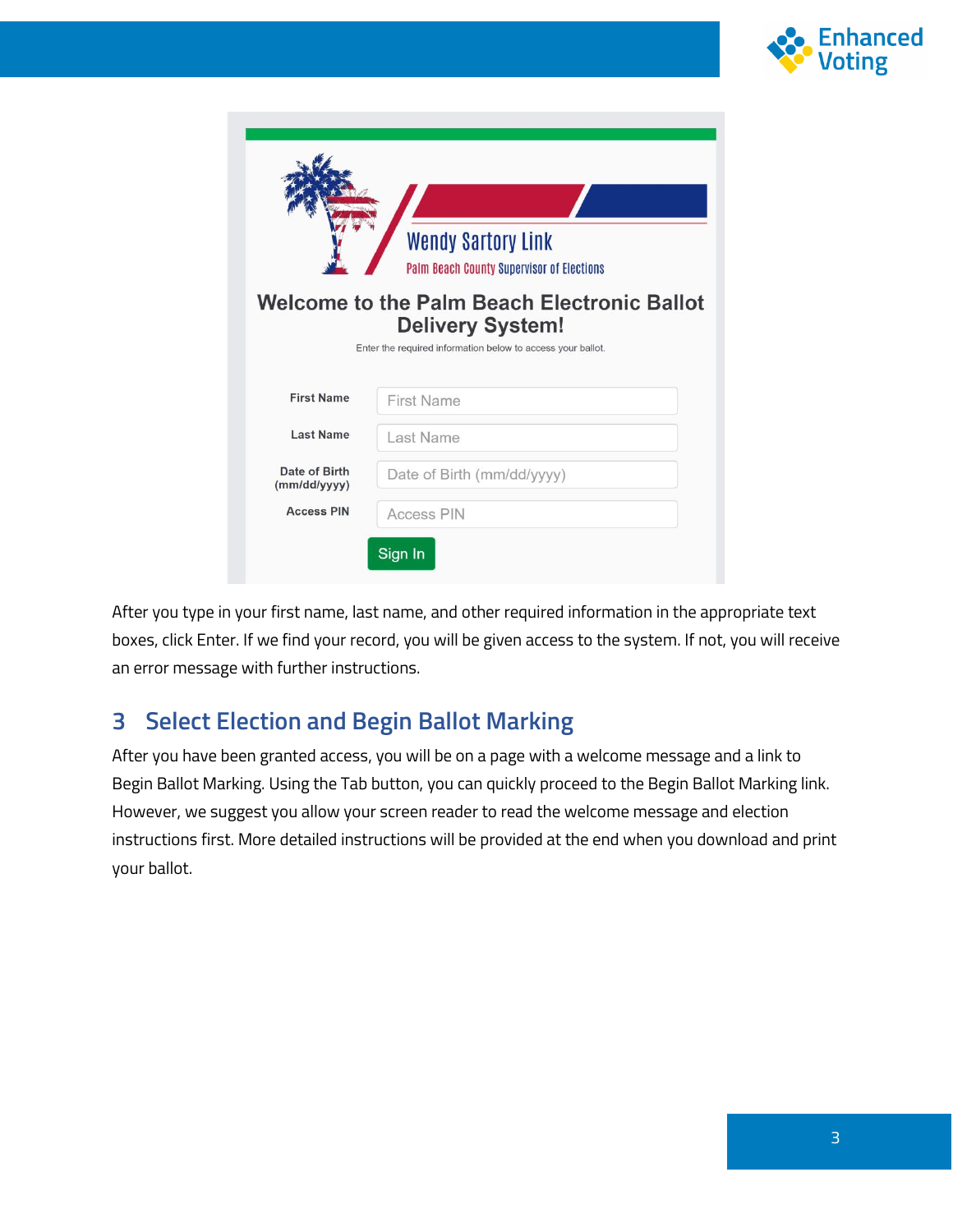

Welcome to the Palm Beach County Electronic Ballot Delivery System! We are glad you are here and hope that you find this to be a quick and easy process to access your ballot.

#### Your Active Elections Mark and print your ballot.

## 2021 Special Primary Election (11/2/2021)

#### Instructions

Use the Begin Ballot Marking option to mark and print your ballot. Detailed instructions on how to return your ballot can be downloaded at the end of the ballot marking wizard.

#### **CASTING YOUR BALLOT**

You may return your voted ballot by mail, courier or fax. You cannot return your ballot via email, because state law requires an original signature on the ballot certificate envelope. Voted ballots must be received by 7 p.m. Election Day.

#### LATE COUNTING OF OVERSEAS BALLOTS

If you are an overseas voter, the Federal portion of your ballot will be counted if the ballot envelope is dated or postmarked no later than the day of the election and received up to 10 days after a General Election or Presidential Primary Election.

Ballots that are returned by fax are not included in the late counting of ballots.

#### **Ballot Download**

Use the button below to begin marking your ballot. Access to your ballot will end at 11/02/2021 07:00 PM Eastern Daylight Time.

**Begin Ballot Marking** 

When ready, focus on the Begin Ballot Marking button and click Enter to begin the ballot marking wizard.

#### **4 Mark Ballot**

The first page of the ballot marking wizard is instructions on what to expect when making selections. Allow your screen reader to read the instructions to ensure you understand the process.

Use the Tab button to focus on the Continue button and click Enter when ready to proceed.

After clicking Enter, you will be focused on one ballot contest at a time. The system attempts to focus directly on the contest so your screen reader should start reading the contest title to you. Use the Tab button to navigate to the candidates or options. Your screen reader will read whether the candidate or option is selected or unselected prior to reading the name. If you want to select the option, click Enter or Spacebar while focused on the candidate or issue which should prompt your screen reader to tell you it is now selected. You can do the same to unselect the option.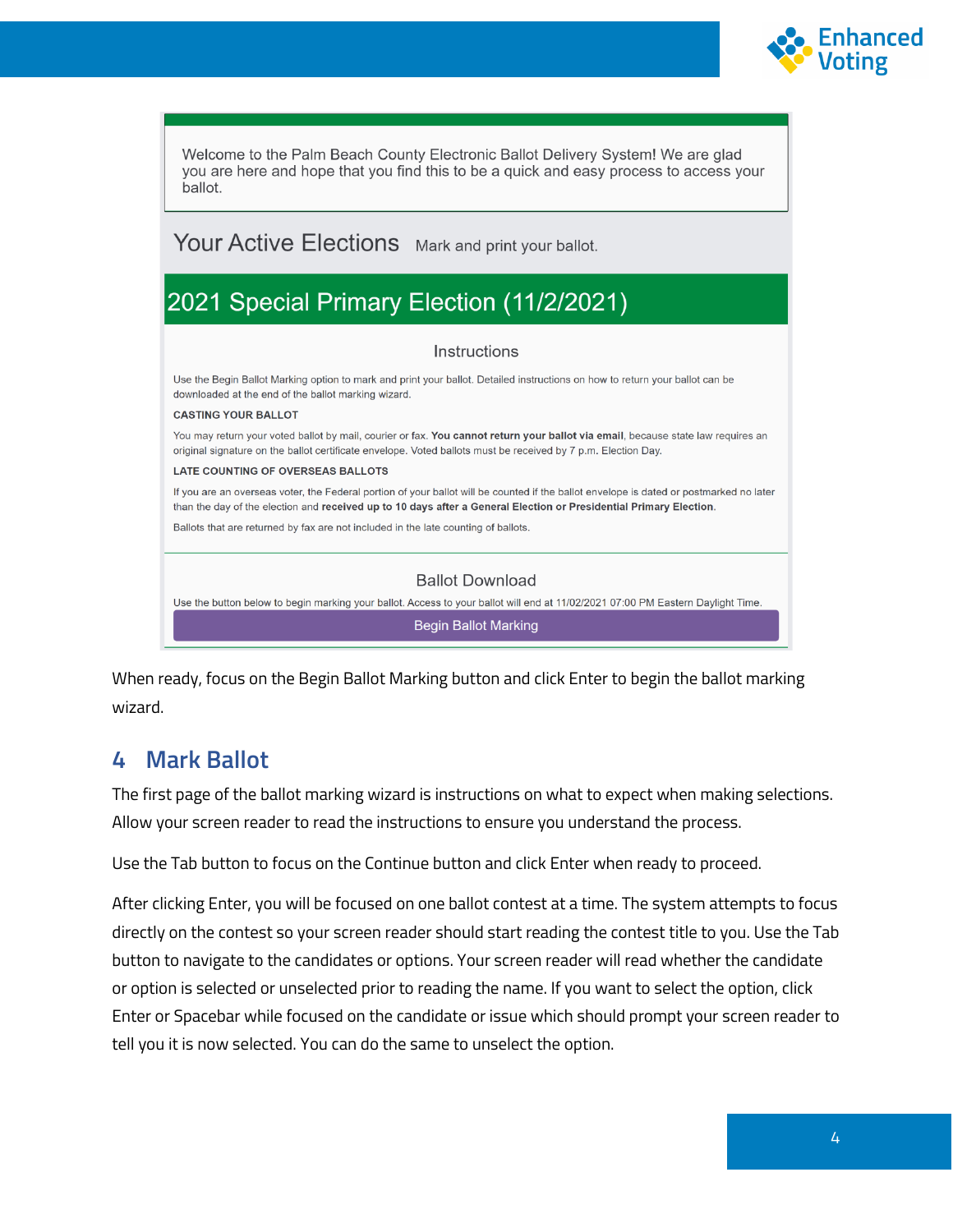

If you try to select more than the allowable number of options, you will get a warning and it will not mark the option. You can ignore the warning or unselect an option in order to select a different one.

|                 | COMMONWEALTH OF VIRGINIA, OFFICIAL BALLOT<br>NORFOLK CITY<br><b>General and Special Elections</b><br>TUESDAY, NOVEMBER 02, 2021 |             |
|-----------------|---------------------------------------------------------------------------------------------------------------------------------|-------------|
| <b>Previous</b> | <b>Lieutenant Governor</b><br>Vote for only one<br>Winsome E. Sears<br>R<br>Hala S. Ayala<br>D<br>Write-In:                     | <b>Next</b> |
|                 | 309 - NORVIEW (0000)                                                                                                            |             |

When you are ready to proceed, use the Tab button to focus on the Next button. There is also a Previous button if you want to go back. Click on the Next button by clicking Enter while focused on it to go to the next contest.

Proceed until you get to the review page. You will know the review page is coming because the Next button turns into a Review button on the final contest.

| <b>Official Special Primary Election Ballot</b><br>November 2, 2021<br><b>Republican Party</b><br>Palm Beach County, Florida |               |
|------------------------------------------------------------------------------------------------------------------------------|---------------|
| Representative in Congress<br>District 20<br>Vote for One                                                                    | <b>Review</b> |
| Jason Mariner<br><b>Greg Musselwhite</b>                                                                                     |               |
| 7400 (7400)                                                                                                                  |               |

On the review page, you can allow the screen reader to read through the entire ballot for you or you can Tab between on the contests. If you want to change a selection, you can do so from this review page. If you have already made a selection, you can unselect the option by clicking Enter or Spacebar while focused on it and then click Enter or Spacebar while focused on the new option.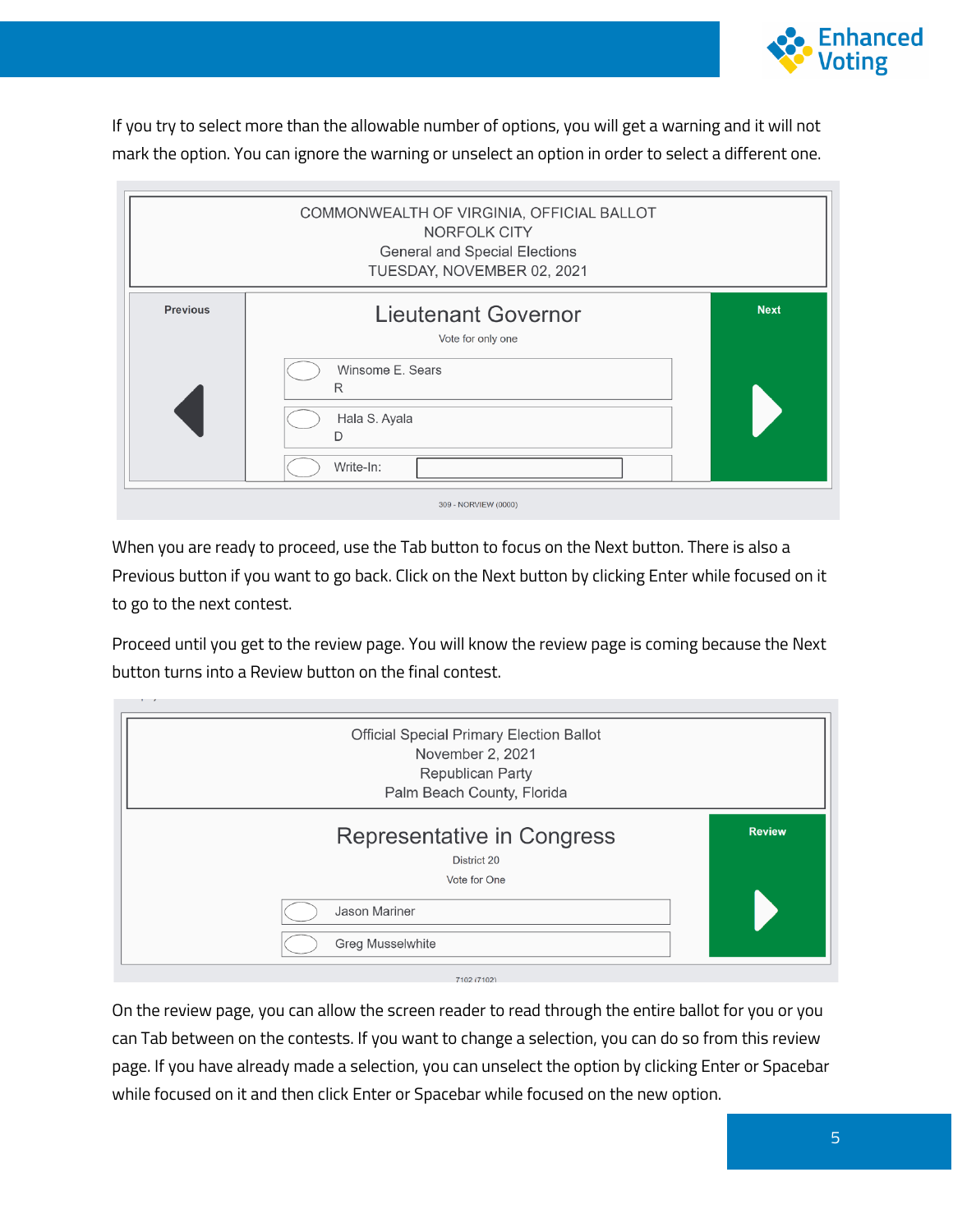

| <b>Official Special Primary Election Ballot</b>                                                      |  |  |  |
|------------------------------------------------------------------------------------------------------|--|--|--|
| November 2, 2021                                                                                     |  |  |  |
| <b>Republican Party</b>                                                                              |  |  |  |
| Palm Beach County, Florida                                                                           |  |  |  |
| Please review your selections and click on "Proceed to Print your Marked Ballot" when you are ready. |  |  |  |
|                                                                                                      |  |  |  |
| Representative in Congress                                                                           |  |  |  |
| District 20                                                                                          |  |  |  |
| Vote for One                                                                                         |  |  |  |
|                                                                                                      |  |  |  |
| <b>Jason Mariner</b>                                                                                 |  |  |  |
| <b>Greg Musselwhite</b>                                                                              |  |  |  |
|                                                                                                      |  |  |  |
|                                                                                                      |  |  |  |
| <b>Proceed to Print Your Marked Ballot</b>                                                           |  |  |  |
| The next page will give you the option to print your marked ballot.                                  |  |  |  |
|                                                                                                      |  |  |  |
| 7102 (7102)                                                                                          |  |  |  |

When you are finished reviewing your ballot, there is a Proceed to Print Your Marked Ballot button at the bottom of the review page. Click Enter while focused on this button to go to the download page.

## **5 Print and Return Ballot**

On the ballot print page, the ballot print dialog will open automatically after a few seconds. Use the print dialog to tell your computer how you would like to handle the ballot. You can print to a printer or print to a PDF file.

| (2)<br>Print<br>Total: 1 sheet of paper<br>Printer<br>Brother HL-L2340D series<br>$\checkmark$<br>Copies<br>$\vert$ 1<br>Layout<br>O Portrait                   | 3cfcd869-f12d-46ca-b507-97d71edc0563<br>Official Special Primary Election<br><b>Ballot</b><br>November 2, 2021<br>Republican Party<br>Palm Beach County, Florida<br>Precinct: 7102 (7102) |  |
|-----------------------------------------------------------------------------------------------------------------------------------------------------------------|-------------------------------------------------------------------------------------------------------------------------------------------------------------------------------------------|--|
| $\bigcirc$ Landscape<br>Pages<br>O All<br>e.g. 1-5, 8, 11-13<br>More settings $\sim$<br>Print using system dialog (Ctrl+Shift+P)<br>Troubleshoot printer issues | Representative in<br>Congress<br>Vote for One<br><b>Jason Mariner</b>                                                                                                                     |  |
| Cancel<br>Print                                                                                                                                                 |                                                                                                                                                                                           |  |